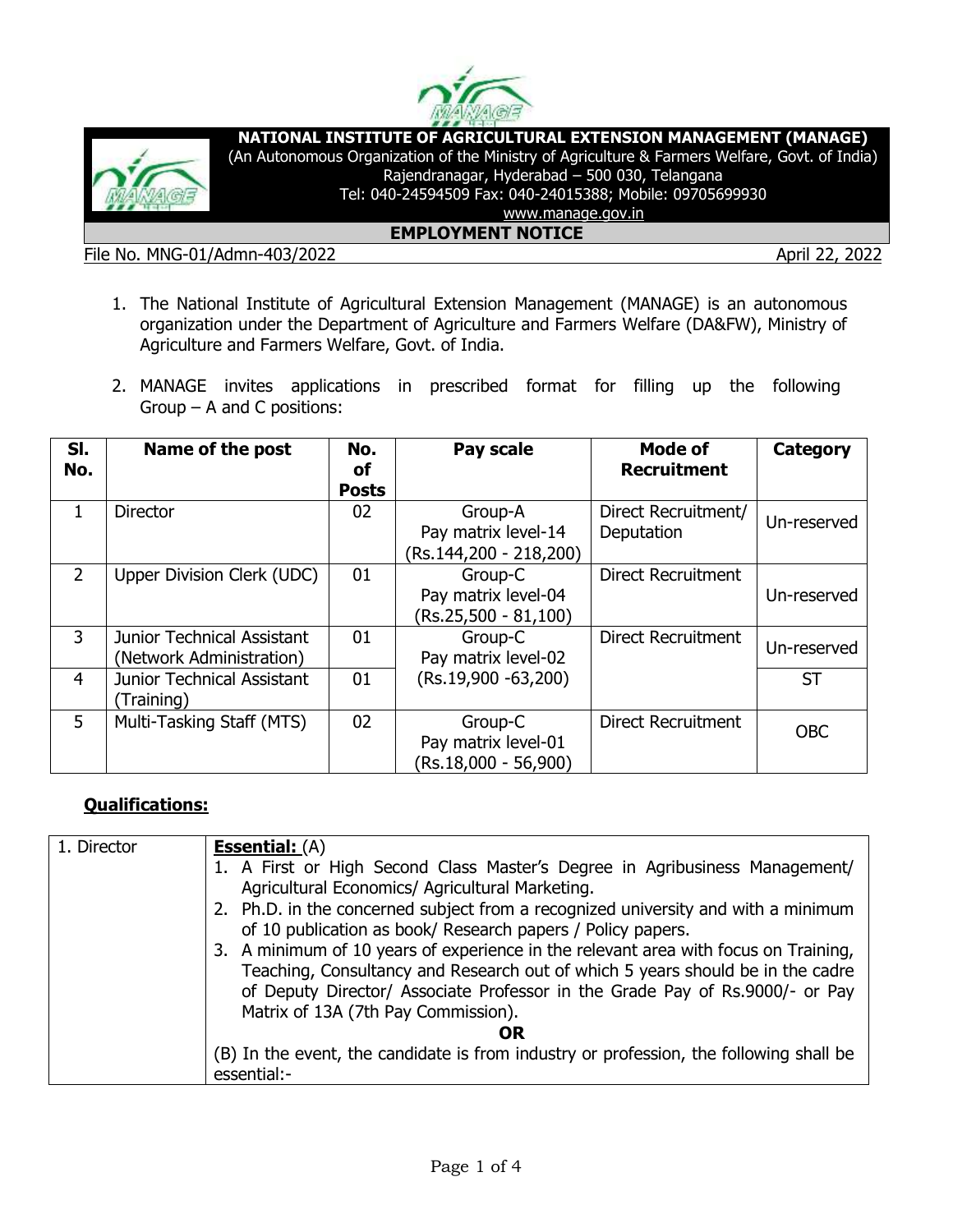

|                              | An outstanding professional with established reputation in the relevant                                                                                                                                                                                                                                                                                                                                                                                                                                                                                                                                                                                                                 |  |  |  |  |
|------------------------------|-----------------------------------------------------------------------------------------------------------------------------------------------------------------------------------------------------------------------------------------------------------------------------------------------------------------------------------------------------------------------------------------------------------------------------------------------------------------------------------------------------------------------------------------------------------------------------------------------------------------------------------------------------------------------------------------|--|--|--|--|
|                              | field, who has made significant contributions to the knowledge in the                                                                                                                                                                                                                                                                                                                                                                                                                                                                                                                                                                                                                   |  |  |  |  |
|                              | subjects mentioned at (A) above, to be substantiated by credentials.                                                                                                                                                                                                                                                                                                                                                                                                                                                                                                                                                                                                                    |  |  |  |  |
|                              | <b>Desirable</b>                                                                                                                                                                                                                                                                                                                                                                                                                                                                                                                                                                                                                                                                        |  |  |  |  |
|                              | International exposure in the relevant field                                                                                                                                                                                                                                                                                                                                                                                                                                                                                                                                                                                                                                            |  |  |  |  |
| 2. Director                  | <b>Essential:</b> (A)                                                                                                                                                                                                                                                                                                                                                                                                                                                                                                                                                                                                                                                                   |  |  |  |  |
|                              | 1. A First or High Second Class M.Sc., (Ag.) degree in Agronomy/Soil<br>Science/Agricultural Economics/Agricultural Extension OR Master's Degree in<br>Policy/Behavioral<br>Sciences/Public<br>Administration/Mass<br>Public<br>Communication/Social Work /Economics/ Information Technology/Computer<br>Applications.<br>2. Ph.D. in the concerned subject from a recognized university and with a minimum<br>of 10 publication as book/ Research/Policy papers.<br>3. A minimum of 10 years of experience in the field out of which 5 years should be<br>in the cadre of Dy. Director/Associate Professor in the Grade Pay of Rs.9000/- or<br>Pay Matrix of 13A (7th Pay Commission). |  |  |  |  |
|                              | <b>Desirable:</b> (i)<br>International exposure on Public Policy                                                                                                                                                                                                                                                                                                                                                                                                                                                                                                                                                                                                                        |  |  |  |  |
|                              | Experience in Climate Change/Market<br>(ii)                                                                                                                                                                                                                                                                                                                                                                                                                                                                                                                                                                                                                                             |  |  |  |  |
|                              | Intelligence/Business Analytics/ICT                                                                                                                                                                                                                                                                                                                                                                                                                                                                                                                                                                                                                                                     |  |  |  |  |
|                              | <b>OR</b>                                                                                                                                                                                                                                                                                                                                                                                                                                                                                                                                                                                                                                                                               |  |  |  |  |
|                              | (B) An outstanding professional, with established reputation in the relevant<br>field, who has made significant contributions to the knowledge in the<br>subjects mentioned at (A) above, to be substantiated by credentials.                                                                                                                                                                                                                                                                                                                                                                                                                                                           |  |  |  |  |
| <b>Upper Division</b>        | <b>Essential:</b>                                                                                                                                                                                                                                                                                                                                                                                                                                                                                                                                                                                                                                                                       |  |  |  |  |
| Clerk (UDC)                  |                                                                                                                                                                                                                                                                                                                                                                                                                                                                                                                                                                                                                                                                                         |  |  |  |  |
|                              | 1. A Bachelor degree from a recognized University.                                                                                                                                                                                                                                                                                                                                                                                                                                                                                                                                                                                                                                      |  |  |  |  |
|                              | 2. Speed of 30 wpm in English Typewriting.                                                                                                                                                                                                                                                                                                                                                                                                                                                                                                                                                                                                                                              |  |  |  |  |
|                              |                                                                                                                                                                                                                                                                                                                                                                                                                                                                                                                                                                                                                                                                                         |  |  |  |  |
|                              | <b>Desirable</b>                                                                                                                                                                                                                                                                                                                                                                                                                                                                                                                                                                                                                                                                        |  |  |  |  |
|                              | 1. 3 Yrs. Experience in Govt. Office/ Undertaking or Autonomous body or reputed                                                                                                                                                                                                                                                                                                                                                                                                                                                                                                                                                                                                         |  |  |  |  |
|                              | firms.                                                                                                                                                                                                                                                                                                                                                                                                                                                                                                                                                                                                                                                                                  |  |  |  |  |
|                              | Knowledge of Govt. Rules and regulations and Office Procedure                                                                                                                                                                                                                                                                                                                                                                                                                                                                                                                                                                                                                           |  |  |  |  |
|                              | 3. Working knowledge of computers.                                                                                                                                                                                                                                                                                                                                                                                                                                                                                                                                                                                                                                                      |  |  |  |  |
|                              |                                                                                                                                                                                                                                                                                                                                                                                                                                                                                                                                                                                                                                                                                         |  |  |  |  |
| <b>Junior Technical</b>      | <b>Essential:</b>                                                                                                                                                                                                                                                                                                                                                                                                                                                                                                                                                                                                                                                                       |  |  |  |  |
| Assistant                    |                                                                                                                                                                                                                                                                                                                                                                                                                                                                                                                                                                                                                                                                                         |  |  |  |  |
| (Network<br>Administration-1 | 1. First Class 12 <sup>th</sup> Standard or equivalent with Science and Mathematics subjects                                                                                                                                                                                                                                                                                                                                                                                                                                                                                                                                                                                            |  |  |  |  |
| & Training-1)                | from a Government recognized Board with A-Level certificate course Department<br>of Electronics and accreditation                                                                                                                                                                                                                                                                                                                                                                                                                                                                                                                                                                       |  |  |  |  |
|                              | or                                                                                                                                                                                                                                                                                                                                                                                                                                                                                                                                                                                                                                                                                      |  |  |  |  |
|                              | 2. First Class three year Diploma in Electronics or Information Technology or                                                                                                                                                                                                                                                                                                                                                                                                                                                                                                                                                                                                           |  |  |  |  |
|                              | Computer Science from Govt. Institute or Govt. recognised University.                                                                                                                                                                                                                                                                                                                                                                                                                                                                                                                                                                                                                   |  |  |  |  |
|                              | or                                                                                                                                                                                                                                                                                                                                                                                                                                                                                                                                                                                                                                                                                      |  |  |  |  |
|                              | 3. First Class Bachelor Degree in Electronics or Information Technology or Computer                                                                                                                                                                                                                                                                                                                                                                                                                                                                                                                                                                                                     |  |  |  |  |
|                              | Science from a recognized University                                                                                                                                                                                                                                                                                                                                                                                                                                                                                                                                                                                                                                                    |  |  |  |  |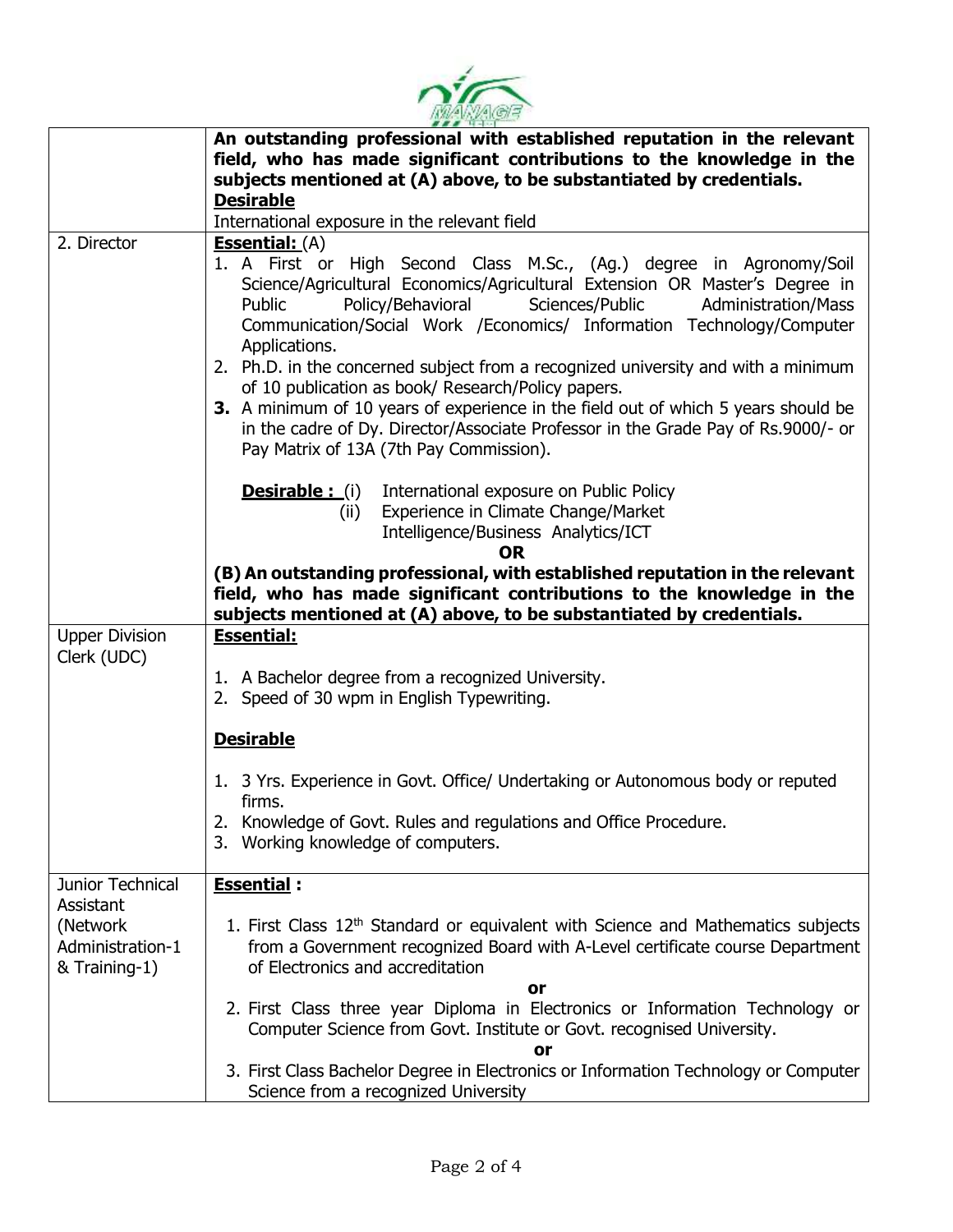|                              | <b>Desirable:</b><br>1. Two Years experience in networking.<br>2. Cisco Certified Network Associate (CCNA) certification.                                                                            |  |  |  |  |  |
|------------------------------|------------------------------------------------------------------------------------------------------------------------------------------------------------------------------------------------------|--|--|--|--|--|
| Multi-Tasking<br>Staff (MTS) | <b>Essential:</b><br>Matriculation (10 <sup>th</sup> Class Pass) from a recognized Board; with one of the following:<br>1. Proficiency in Typewriting<br>2. Basic Certificate Course in Computer/ IT |  |  |  |  |  |
|                              | Desirable :<br>1. Fluency in Hindi and Telugu<br>2. Familiar with office working/ Photocopying/ driving of vehicles/ Binding/<br>Photography                                                         |  |  |  |  |  |

سندنجب

## **Age Limit:**

| Director                                                                                                                                                                | a) Up to 50 years of age.<br>b) Relaxable for Govt. Servants up to 5 years<br>c) the maximum age limit for appointment on deputation shall not exceeding<br>56 years as on the closing date of application                |
|-------------------------------------------------------------------------------------------------------------------------------------------------------------------------|---------------------------------------------------------------------------------------------------------------------------------------------------------------------------------------------------------------------------|
| <b>Upper Division Clerk</b><br>(UDC)<br>Junior Technical Assistant<br>(Network Administration)<br>Junior Technical Assistant<br>(Training)<br>Multi-Tasking Staff (MTS) | a) Between 18 to 27 years.<br>Up to 40 years for departmental candidates who rendered 3 years of<br>b)<br>service in same line.<br>c) Age relaxation is admissible as per rules for the posts reserved for ST and<br>OBC. |

## **Application Fee:**

Candidates shall be required to pay application fee (Non-Refundable) as detailed below in the form of Demand Draft from any nationalized banks in favor of "MANAGE" payable at Hyderabad. ST, PwD and Women candidates are exempted from payment of application fees. Such candidates are required to attach copy of valid certificates issued by competent authority to claim fee exemption; otherwise, their application will be rejected. Women candidates may attach copy of Aadhar Card.

| SI. No. | <b>Positions</b> | <b>Fees</b> |
|---------|------------------|-------------|
|         | $Group - A$      | Rs.1000/-   |
|         | $Group - C$      | Rs.300/-    |